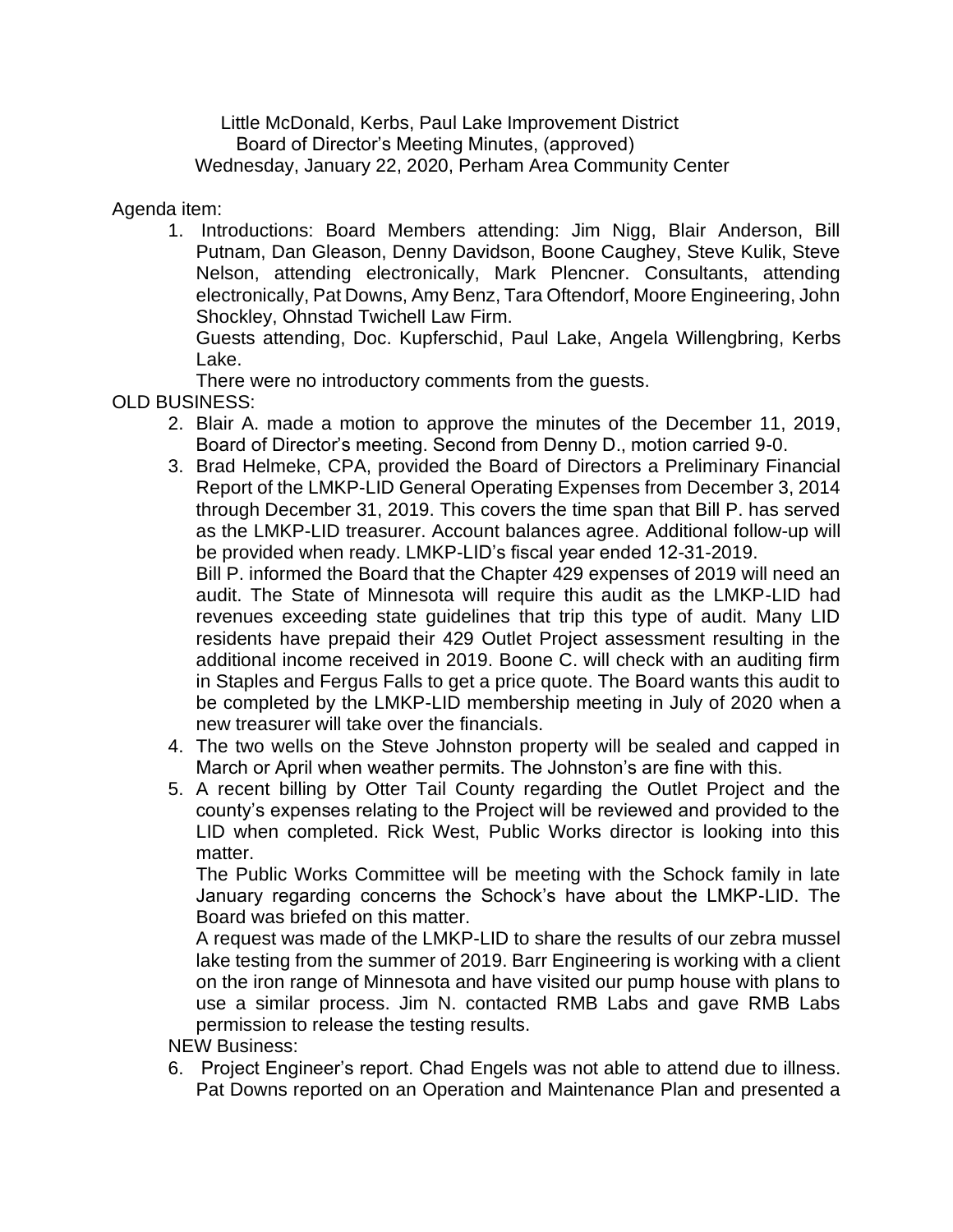Memorandum on the application being prepared for presentation to the DNR for the necessary permits for an Outlet/Navagation Channel between Kerbs and Little McDonald Lakes. The Board discussed the financial piece to Operation and Maintenance Plan and the Outlet/Channel LID Committee will work to further refine this plan. John S. advised the Board that approval of the revision can happen with a web-page posting of a Board of Director's meeting. This meeting will require a posting three days in advance of a telecommunications meeting. This meeting will happen when revisions are made and the Board has time to review. Moore Engineering consultants Amy B. and Tara O. reviewed the Memorandum. Additional revisions will be necessary before the application is made to the DNR.

- 7. Project Coordinator's Report. Pat D. stated that the Chapter 429 financial process is basically completed. A few outstanding bills remain. A complete financial report on the LMKP-LID Outlet Project was available and will be posted on the web-page.
- 8. Treasurer's Report, Bill P. presented General Operating bills for the following: Arvig, \$41.43, LREC, \$455.03, NW Services, \$800.00, Forum, \$28.30, Photo Magic, \$48.30, Otter Tail County, \$1027.01and the PACC. An interest payment to Midwest Bank for bond interest of \$25,897.25 will be due in February. A motion to approve bill payment was made by Boone C. with a second by Steve K. Motion carried 9-0. Moore Engineering had supported invoices for the Original Outlet Project, Task Order 11 and General Operating funds totaling \$10,043.50 and \$4,035.00. A motion was made by Blair A., second from Denny D. for payment. Motion passed 9-0.

Boone C., member of the finance committee, presented information on the possibility of a bookkeeper type position to handle the daily LID billing and entry of financials into an accounting system. With a new treasurer needed in July of 2020, this is one possibility for the Board to consider. Continued discussion of this is needed before a recommendation can be made to the LID residents.

- 9. Committee Working Groups Reports:
	- a. Chapter 429 is almost complete. Some LID residents made complete assessment payments after the deadline date. Their checks were returned with a letter of explanation.
	- b. Outlet Operations, Denny D. reported that the pumps are still turned off. Recent conservations with Kevin F. of Otter Tail County indicated that the Otter Tail River watershed continues to have high water levels and it may be some time before downstream lakes return to below OHW levels. Denny also stated that the connections between Paul and Rusch and Rusch and Little Mac are frozen. The agreement between Paul Lake and the LID states that when the Outlet Pumps are off the control system between Paul and Little Mac have the restrictions put back in place in the control system. The Operations Committee recommended to the Board that if and when we can pump again this winter that we pump down Little Mac as much as possible and the open the gates to the Paul lake system when the culverts thaw out this spring, and allow Paul and Little Mac to equalize in water level. Thawing of the culverts with steam would be a costly operation. Denny